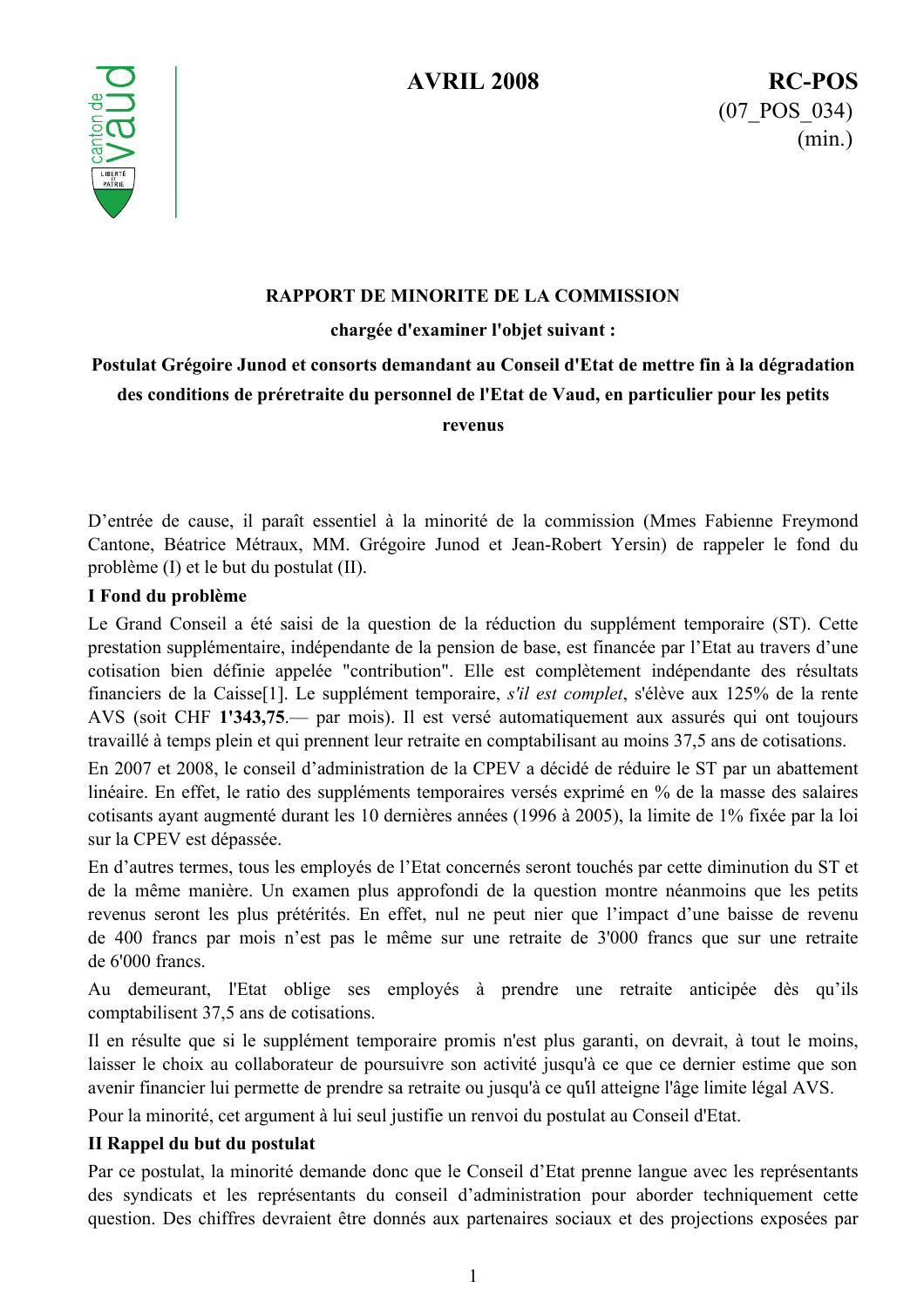des experts confirmés.

Il faut ici noter que la FSF avait demandé la saisine de la Commission tripartite des assurances (Etat-CPEV-partenaires sociaux) pour débattre de ce problème mais que le Conseil d'Etat n'est pas entré en matière sur la demande de cette faitière. L'arbitrage du Grand Conseil devient donc nécessaire.

Pour les années à venir, il paraît donc important à la minorité de la commission que partenaires sociaux et organes de la CPEV discutent du ratio des suppléments temporaires versés (exprimé en % de la masse des salaires cotisants) et revoient cette limite légale de 1%. Il pourrait s'agir, par exemple, de moduler cette baisse du ST, selon la classe de salaire, afin de toucher moins sévèrement certaines catégories de personnel (personnel administratif féminin, cantonniers, personnel enseignant, etc.).

En outre, dans leurs discussions, les parties devraient évoquer la situation de la Caisse et son évolution prévisible. La minorité de la commission suggère même aux partenaires sociaux une piste de réflexion : pourquoi ne pas introduire une fourchette variable et non la barre fixe de 1% pour l'ajustement du supplément.

En définitive la minorité réclame dialogue, transparence et objectivité.

## **Ouelques remarques complémentaires**

Le Conseil d'Etat, par la voix de son représentant, a exposé à la commission avec la plus grande noirceur l'avenir de la CPEV. Quelques-unes de ses affirmations méritent cependant d'être commentées ·

#### $-$  la question est technique

La minorité de la commission partage cette analyse, c'est pourquoi elle estime que le Conseil d'Etat devrait saisir les professionnels de cette question. La minorité juge que 90 minutes de débats, sans chiffres ni tableaux présentés aux députés, ne permettent pas de se faire une idée juste et documentée de la problématique.

## - la crise boursière a une grave incidence sur la CPEV

Le résultat 2007 est en cours de bouclement. Rappelons que le rendement net n'apparaît plus, depuis que la norme comptable RPC 26 a été imposée. Les titres sont comptés à la valeur boursière, l'on compte la performance, qui prend le bénéfice comptable entre la valeur d'achat du titre et sa valeur boursière. Ce bénéfice est virtuel et ne représente rien. Une perte ou un bénéfice sont réels lorsque l'on vend. De ce fait, comme le portefeuille n'est pas vendu, l'incidence de la crise boursière n'est pas démontrée.

- supplément temporaire et taux de couverture

Pour ce qui est de la Caisse, et des faits comptables, cette compression du supplément temporaire n'a aucun effet sensible sur le taux de couverture, tant les masses financières sont faibles. C'est une restriction qui ne permet pas d'économies significatives pour la Caisse. Elle est symbolique. On peut très bien faire varier le 1% sans pour autant péjorer les résultats de l'institution.

Pour conclure, la minorité tient à rappeler qu'en septembre 2007, le Grand Conseil avait refusé de renvoyer au Conseil d'Etat une pétition traitant de cette question. A l'époque, la commission ad hoc avait estimé que la pétition n'était pas un instrument juridique pertinent pour aborder ce thème.

Les minoritaires de la commission, usant maintenant de cet outil adéquat, vous invitent à renvoyer ce postulat au Conseil d'Etat pour permettre l'ouverture d'un débat avec tous les partenaires sociaux afin de trouver toute solution légale et équitable afin de limiter la dégradation des conditions de préretraite des petits revenus.

<sup>[1]</sup> Voir le site de la CPEV :

http://www.cpev.ch/SitesWeb/cpev.nsf/view/199F4DFB9913359A41256DC900394090 !opendocument